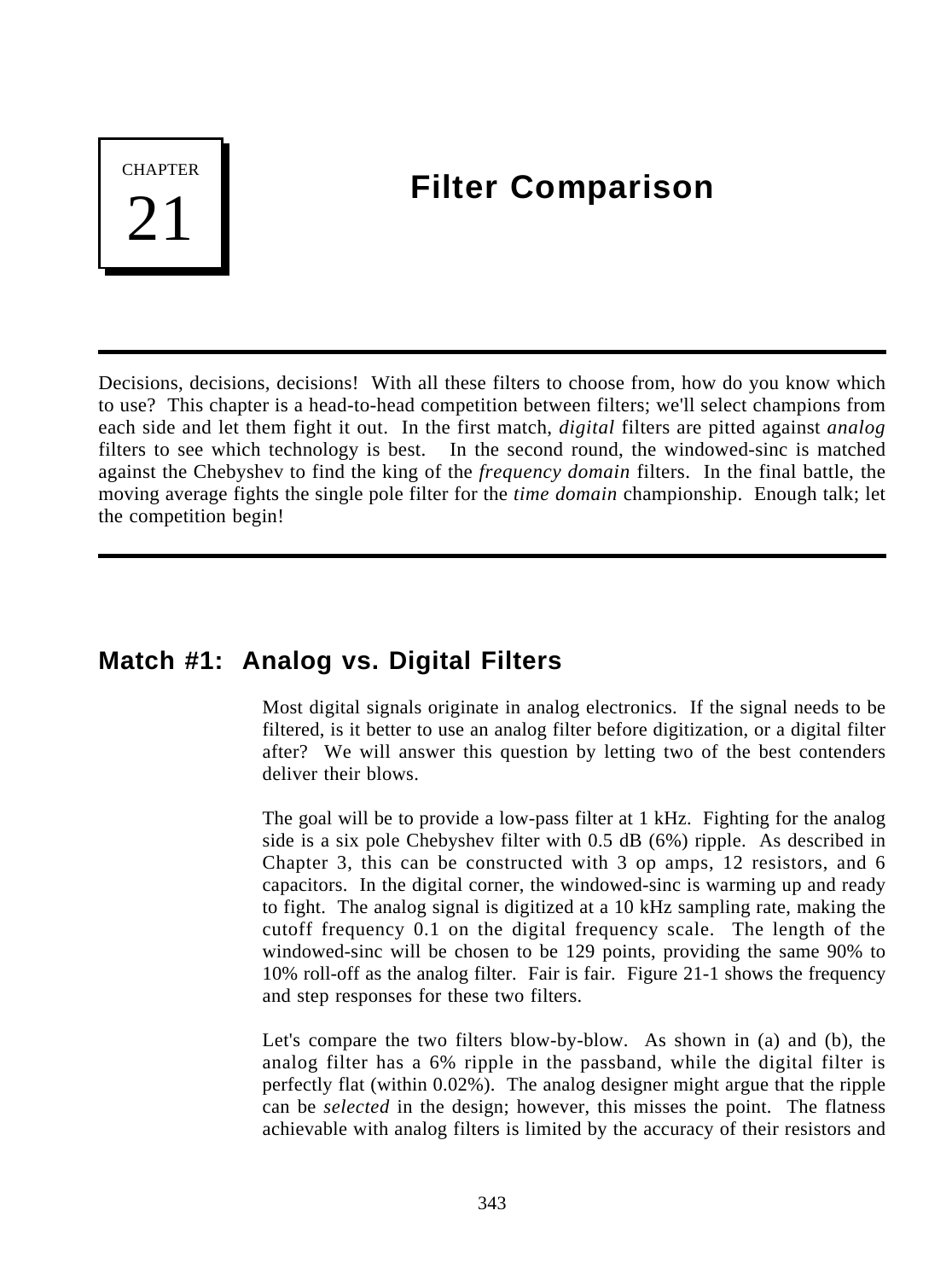#### 344 *The Scientist and Engineer's Guide to Digital Signal Processing*

capacitors. Even if a Butterworth response is designed (i.e., 0% ripple), filters of this complexity will have a residue ripple of, perhaps, 1%. On the other hand, the flatness of digital filters is primarily limited by round-off error, making them *hundreds* of times flatter than their analog counterparts. Score one point for the digital filter.

Next, look at the frequency response on a log scale, as shown in (c) and (d). Again, the digital filter is clearly the victor in both *roll-off* and *stopband attenuation*. Even if the analog performance is improved by adding additional stages, it still can't compare to the digital filter. For instance, imagine that you need to improve these two parameters by a factor of 100. This can be done with simple modifications to the windowed-sinc, but is virtually impossible for the analog circuit. Score two more for the digital filter.

The step response of the two filters is shown in (e) and (f). The digital filter's step response is symmetrical between the lower and upper portions of the step, i.e., it has a linear phase. The analog filter's step response is *not* symmetrical, i.e., it has a nonlinear phase. One more point for the digital filter. Lastly, the analog filter overshoots about 20% on one side of the step. The digital filter overshoots about 10%, but on both sides of the step. Since both are bad, no points are awarded.

In spite of this beating, there are still many applications where analog filters should, or must, be used. This is not related to the actual performance of the filter (i.e., what goes in and what comes out), but to the general advantages that analog circuits have over digital techniques. The first advantage is *speed*: digital is slow; analog is fast. For example, a personal computer can only filter data at about 10,000 samples per second, using FFT convolution. Even simple op amps can operate at 100 kHz to 1 MHz, 10 to 100 times as fast as the digital system!

The second inherent advantage of analog over digital is *dynamic range*. This comes in two flavors. A**mplitude dynamic range** is the ratio between the largest signal that can be passed through a system, and the inherent noise of the system. For instance, a 12 bit ADC has a saturation level of 4095, and an rms quantization noise of 0.29 digital numbers, for a dynamic range of about 14000. In comparison, a standard op amp has a saturation voltage of about 20 volts and an internal noise of about 2 microvolts, for a dynamic range of about *ten million*. Just as before, a simple op amp devastates the digital system.

The other flavor is **frequency dynamic range**. For example, it is easy to design an op amp circuit to simultaneously handle frequencies between 0.01 Hz and 100 kHz (seven decades). When this is tried with a digital system, the computer becomes swamped with data. For instance, sampling at 200 kHz, it takes 20 million points to capture one complete cycle at 0.01 Hz. You may have noticed that the frequency response of digital filters is almost always plotted on a *linear* frequency scale, while analog filters are usually displayed with a *logarithmic* frequency. This is because digital filters need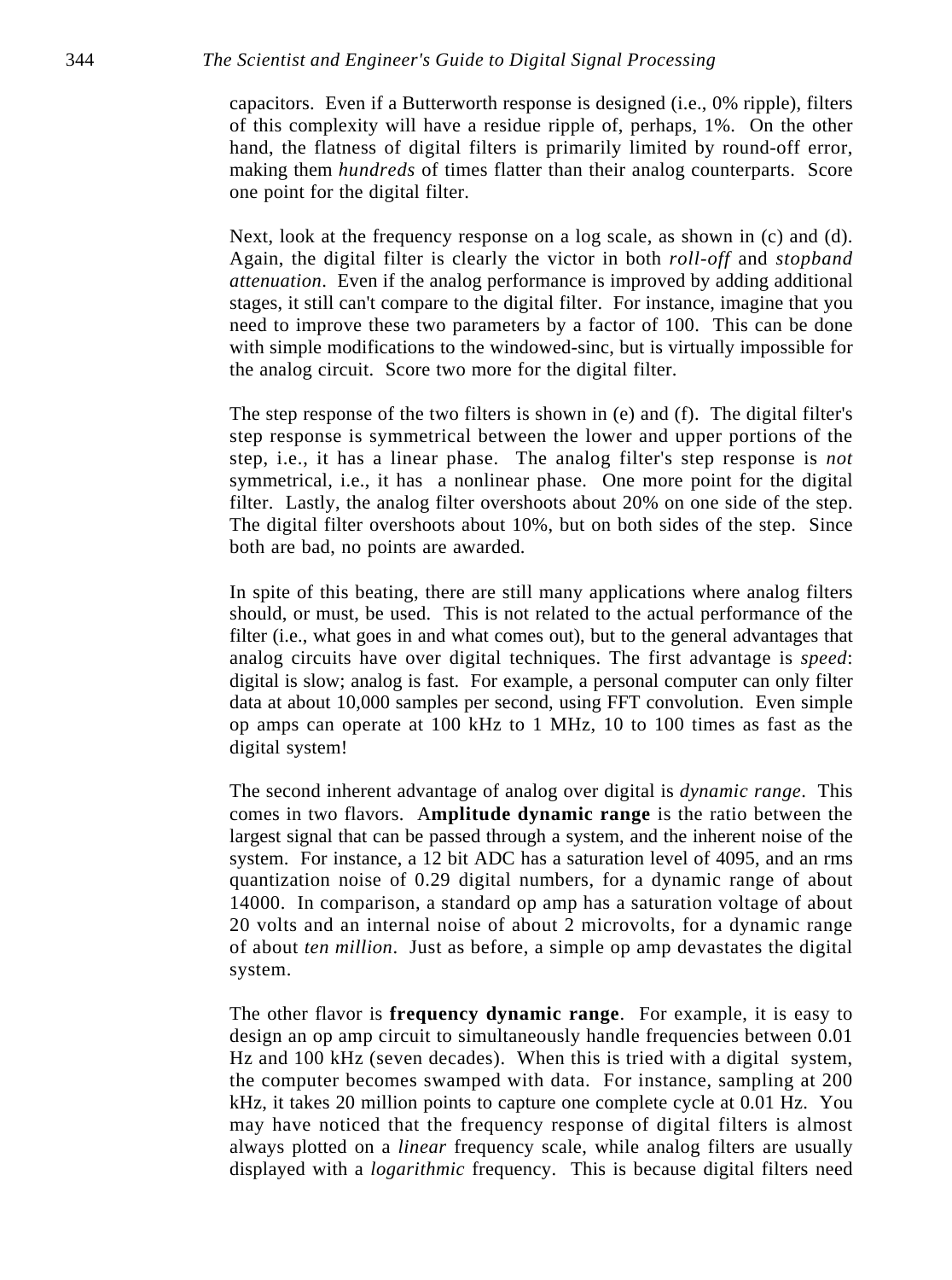



Comparison of analog and digital filters. Digital filters have better performance in many areas, such as: passband ripple, (a) vs. (b), roll-off and stopband attenuation, (c) vs. (d), and step response symmetry,  $(e)$  vs. (f). The digital filter in this example has a cutoff frequency of 0.1 of the 10 kHz sampling rate. This provides a fair comparison to the 1 kHz cutoff frequency of the analog filter.

a linear scale to show their exceptional filter performance, while analog filters need the logarithmic scale to show their huge dynamic range.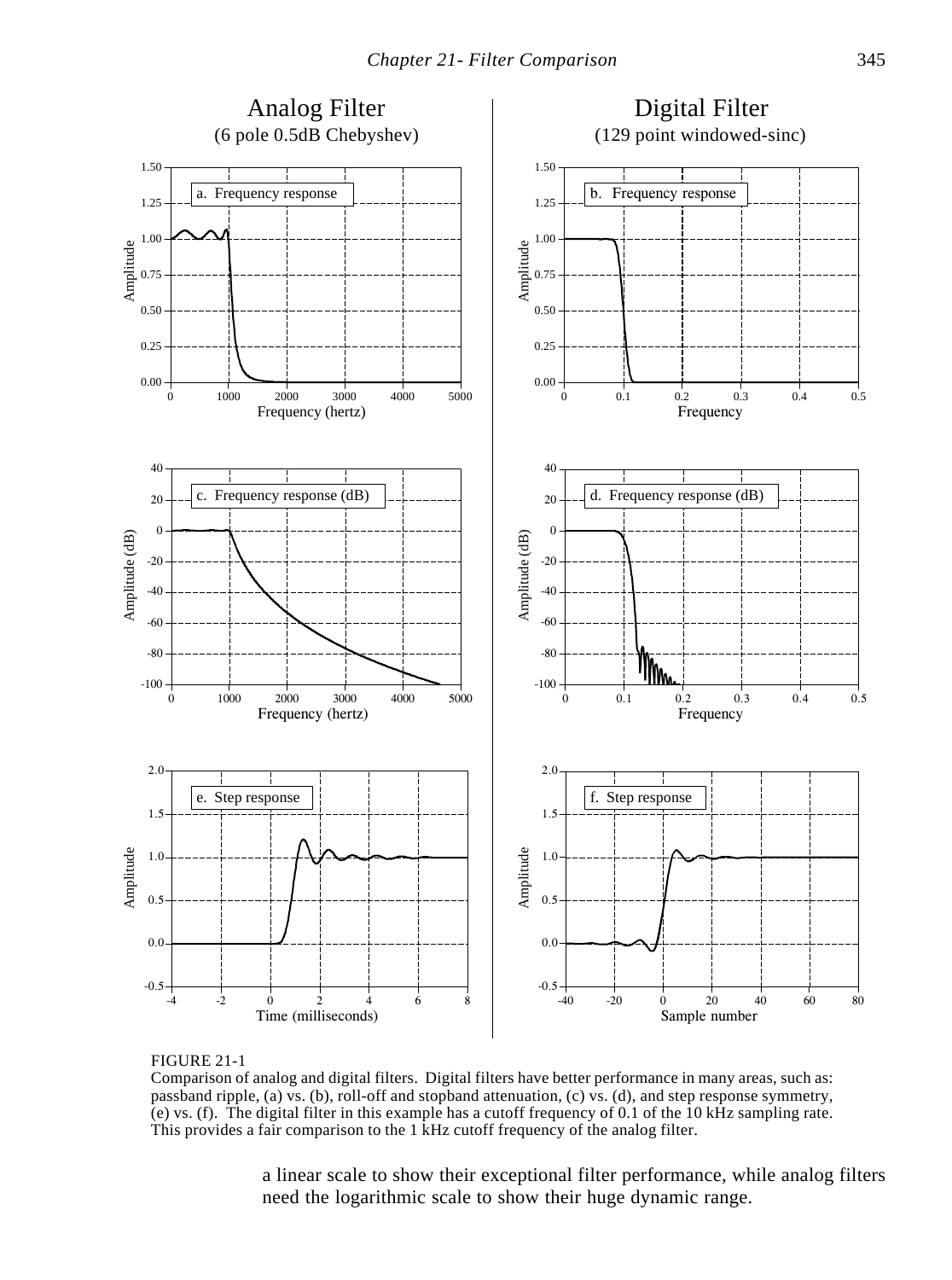## **Match #2: Windowed-Sinc vs. Chebyshev**

Both the windowed-sinc and the Chebyshev filters are designed to separate one band of frequencies from another. The windowed-sinc is an FIR filter implemented by *convolution*, while the Chebyshev is an IIR filter carried out by *recursion*. Which is the best digital filter in the frequency domain? We'll let them fight it out.

The recursive filter contender will be a 0.5% ripple, 6 pole Chebyshev low-pass filter. A fair comparison is complicated by the fact that the Chebyshev's frequency response changes with the cutoff frequency. We will use a cutoff frequency of 0.2, and select the windowed-sinc's filter kernel to be 51 points. This makes both filters have the same 90% to 10% roll-off, as shown in Fig.  $21-2(a)$ .

Now the pushing and shoving begins. The recursive filter has a 0.5% ripple in the passband, while the windowed-sinc is flat. However, we could easily set the recursive filter ripple to 0% if needed. No points. Figure 21-2b shows that the windowed-sinc has a much better stopband attenuation than the Chebyshev. One point for the windowed-sinc.

Figure 21-3 shows the step response of the two filters. Both are bad, as you should expect for frequency domain filters. The recursive filter has a nonlinear phase, but this can be corrected with bidirectional filtering. Since both filters are so ugly in this parameter, we will call this a draw.

So far, there isn't much difference between these two filters; either will work when moderate performance is needed. The heavy hitting comes over two critical issues: *maximum performance* and *speed*. The windowed-sinc is a powerhouse, while the Chebyshev is quick and agile. Suppose you have a really tough frequency separation problem, say, needing to isolate a 100



#### FIGURE 21-2

Windowed-sinc and Chebyshev frequency responses. Frequency responses are shown for a 51 point windowed-sinc filter and a 6 pole, 0.5% ripple Chebyshev recursive filter. The windowed-sinc has better stopband attenuation, but either will work in moderate performance applications. The cutoff frequency of both filters is 0.2, measured at an amplitude of 0.5 for the windowed-sinc, and 0.707 for the recursive.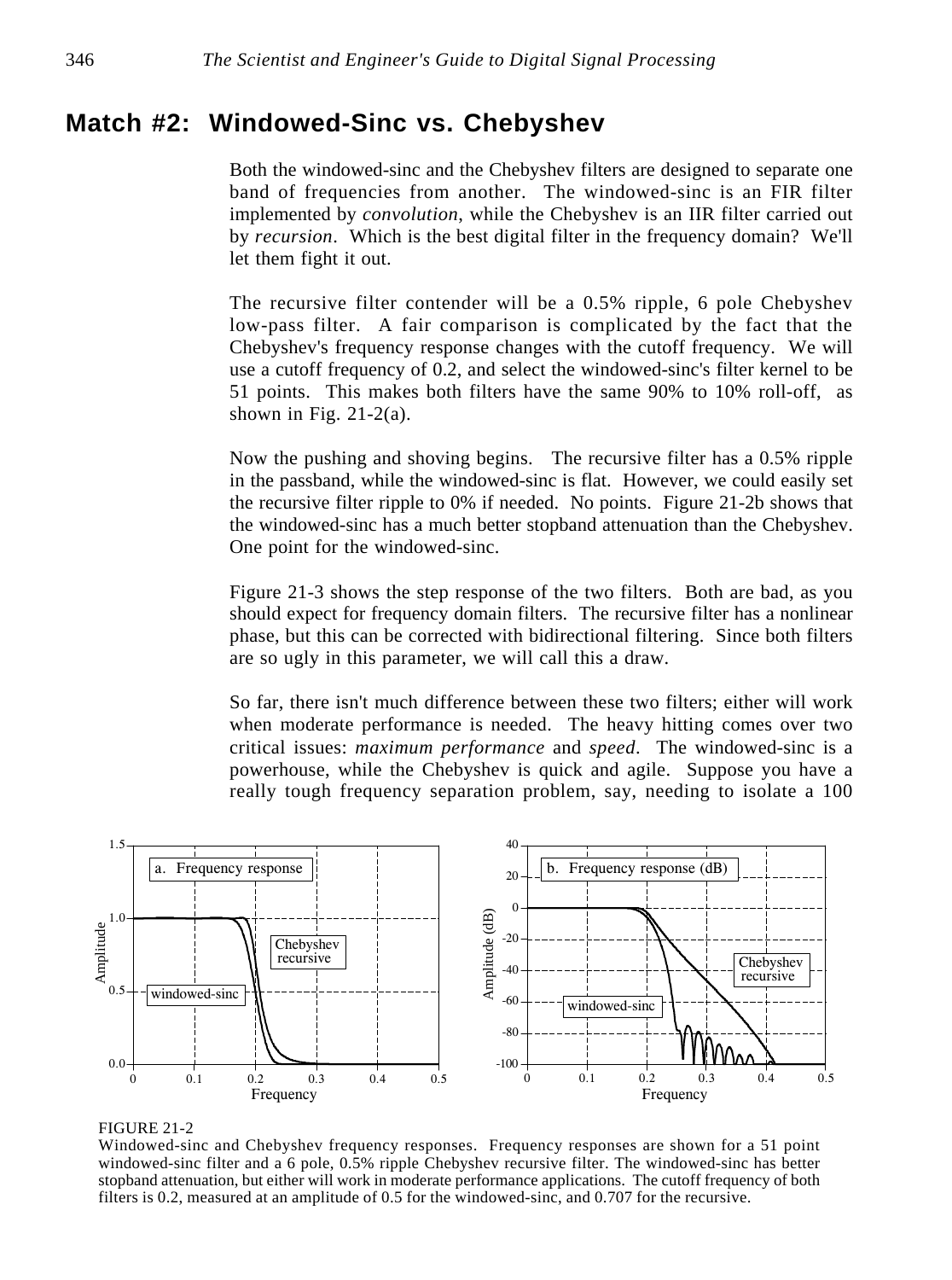

FIGURE 21-3 Windowed--sinc and Chebyshev step responses. The step responses are shown for a 51 point windowed-sinc filter and a 6 pole, 0.5% ripple Chebyshev recursive filter. Each of these filters has a cutoff frequency of 0.2. The windowed-sinc has a slightly better step response because it has less overshoot and a zero phase.

millivolt signal at 61 hertz that is riding on a 120 volt power line at 60 hertz. Figure 21-4 shows how these two filters compare when you need maximum performance. The recursive filter is a 6 pole Chebyshev with 0.5% ripple. This is the maximum number of poles that can be used at a 0.05 cutoff frequency with single precision. The windowed-sinc uses a 1001 point filter kernel, formed by convolving a 501 point windowed-sinc filter kernel with itself. As shown in Chapter 16, this provides greater stopband attenuation.

How do these two filters compare when maximum performance is needed? The windowed-sinc crushes the Chebyshev! Even if the recursive filter were improved (more poles, multistage implementation, double precision, etc.), it is still no match for the FIR performance. This is especially impressive when you consider that the windowed-sinc has only begun to fight. There are strong limits on the maximum performance that recursive filters can provide. The windowed-sinc, in contrast, can be pushed to incredible levels. This is, of course, provided you are willing to wait for the result. Which brings up the second critical issue: *speed*.

#### FIGURE 21-4

Maximum performance of FIR and IIR filters. The frequency response of the windowed-sinc can be virtually any shape needed, while the Chebyshev recursive filter is very limited. This graph compares the frequency response of a six pole Chebyshev recursive filter with a 1001 point windowed-sinc filter.

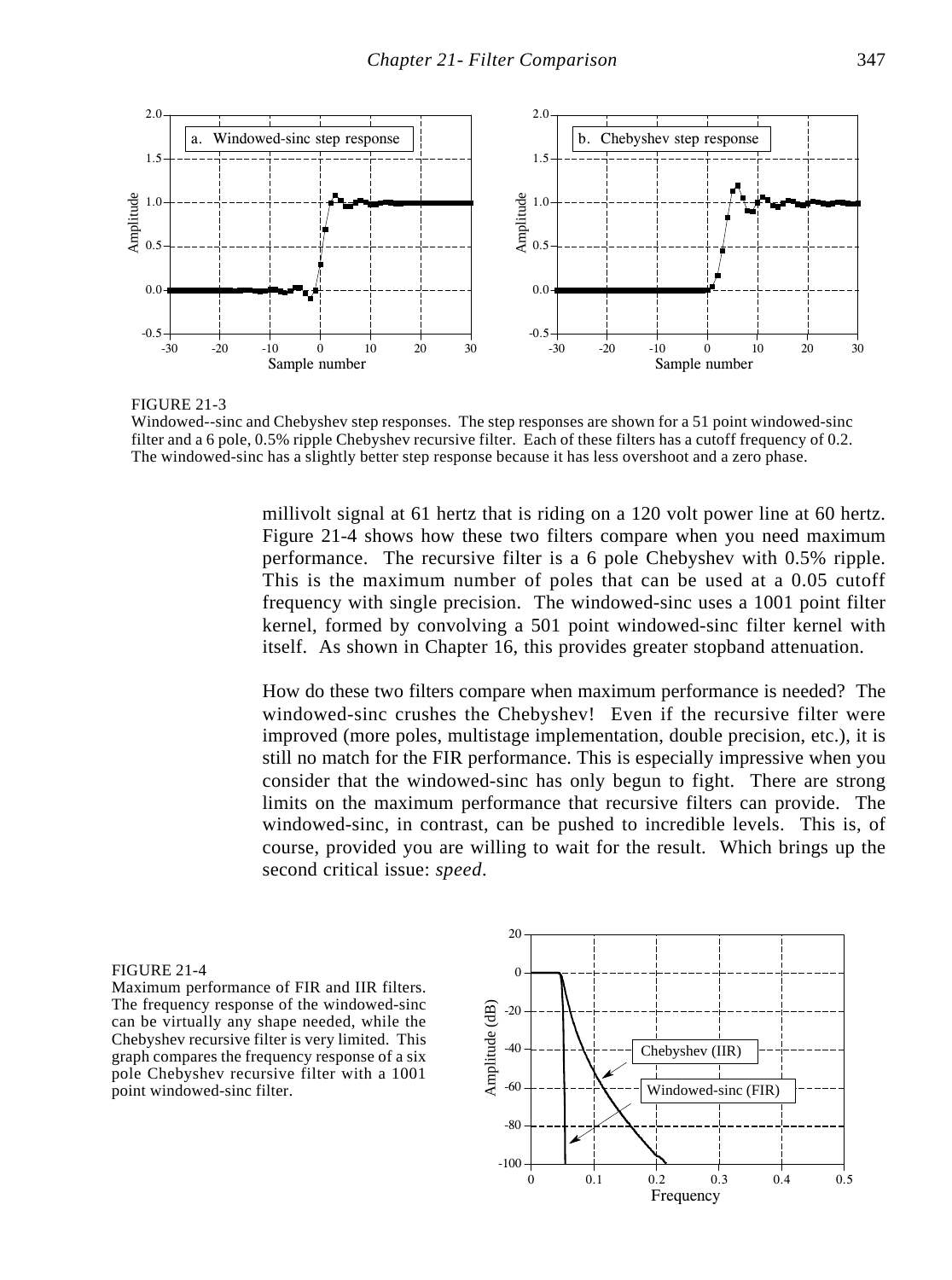#### FIGURE 21-5

Comparing FIR and IIR execution speeds. These curves shows the relative execution times for a windowed-sinc filter compared with an equivalent six pole Chebyshev recursive filter. Curves are shown for implementing the FIR filter by both the standard and the FFT convolution algorithms. The windowed-sinc execution time rises at low and high frequencies because the filter kernel must be made longer to keep up with the greater performance of the recursive filter at these frequencies. In general, IIR filters are an order of magnitude faster than FIR filters of comparable performance.



Comparing these filters for speed is like racing a Ferrari against a go-cart. Figure 21-5 shows how much longer the windowed-sinc takes to execute, compared to a six pole recursive filter. Since the recursive filter has a faster roll-off at low and high frequencies, the length of the windowed-sinc kernel must be made *longer* to match the performance (i.e., to keep the comparison fair). This accounts for the increased execution time for the windowed-sinc near frequencies 0 and 0.5. The important point is that FIR filters can be expected to be about an order of magnitude slower than comparable IIR filters (go-cart: 15 mph, Ferrari: 150 mph).

### **Match #3: Moving Average vs. Single Pole**

Our third competition will be a battle of the time domain filters. The first fighter will be a nine point moving average filter. Its opponent for today's match will be a single pole recursive filter using the bidirectional technique. To achieve a comparable frequency response, the single pole filter will use a sample-to-sample decay of  $x = 0.70$ . The battle begins in Fig. 21-6 where the frequency response of each filter is shown. Neither one is very impressive, but of course, frequency separation isn't what these filters are used for. No points for either side.

Figure 21-7 shows the step responses of the filters. In (a), the moving average step response is a straight line, the most rapid way of moving from one level to another. In (b), the recursive filter's step response is smoother, which may be better for some applications. One point for each side.

These filters are quite equally matched in terms of performance and often the choice between the two is made on personal preference. However, there are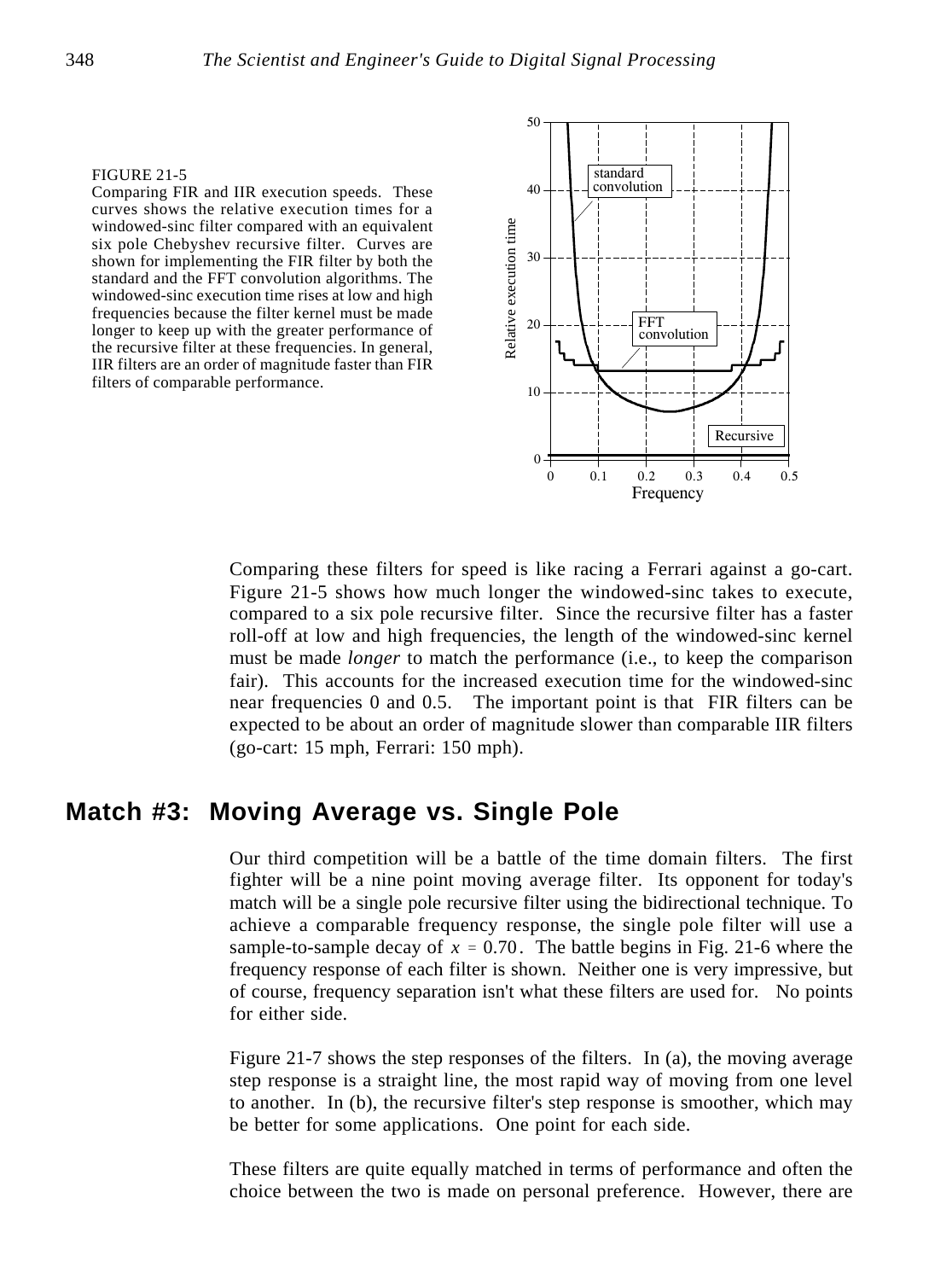FIGURE 21-6

Moving average and single pole frequency responses. Both of these filters have a poor frequency response, as you should expect for time domain filters.



two cases where one filter has a slight edge over the other. These are based on the trade-off between *development* time and *execution* time. In the first instance, you want to reduce development time and are willing to accept a slower filter. For example, you might have a one time need to filter a few thousand points. Since the entire program runs in only a few seconds, it is pointless to spend time optimizing the algorithm. Floating point will almost certainly be used. The choice is to use the moving average filter carried out by convolution, or a single pole recursive filter. The winner here is the recursive filter. It will be slightly easier to program and modify, and will execute much faster.

The second case is just the opposite; your filter must operate as fast as possible and you are willing to spend the extra development time to get it. For instance, this filter might be a part of a commercial product, with the potential to be run *millions* of times. You will probably use integers for the highest possible speed. Your choice of filters will be the moving average



#### FIGURE 21-7

Step responses of the moving average and the bidirectional single pole filter. The moving average step response occurs over a smaller number of samples, while the single pole filter's step response is smoother.